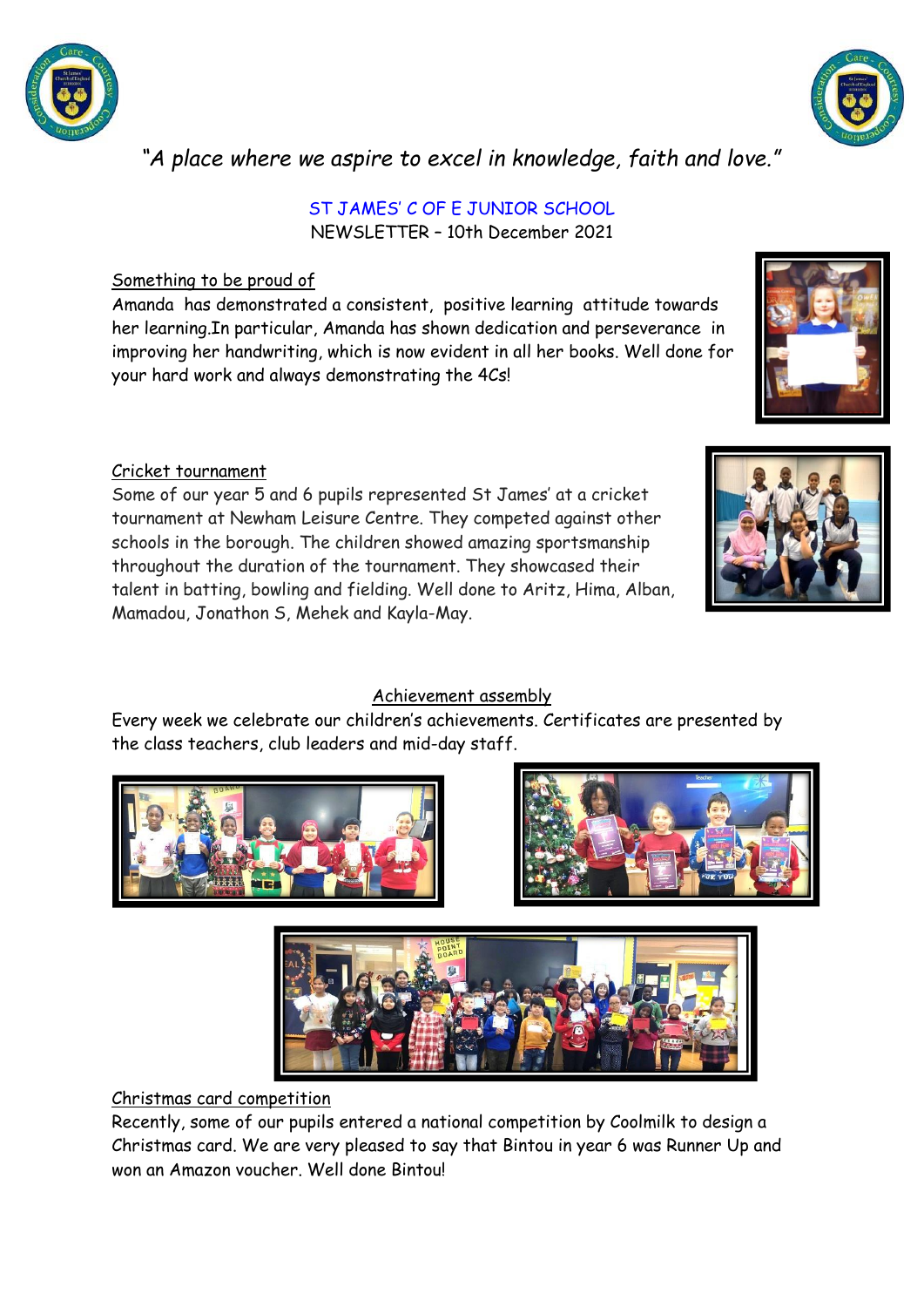# Attendance and Punctuality

The class with the highest attendance, last week, was Ivy class with 98.1%. The most punctual pupils, last week, were in Ivy class. Well done to Ivy class.





## Online safety tip

• Do not accept friend request from strangers or people you don't know.

• Always tell a trusted adult if somebody you know tries to contact you online.

## Christmas Assemblies

Our assemblies are on Thursday, 16th December.

| Year 3 | 9.15am             |
|--------|--------------------|
| Year 4 | 10.30am            |
| Year 5 | 1.15 <sub>pm</sub> |
| Year 6 | 2pm                |

# Letters home

• Class parties - whole school

• Christmas assemblies - whole school

## Dates for your Diary

| Event                    | Date / Time                               |
|--------------------------|-------------------------------------------|
| Christmas dinner         | Wednesday, 15 <sup>th</sup> December 2021 |
| Christmas assembly       | Thursday, 16 <sup>th</sup> December 2021  |
| Last day of Term         | Tuesday, 21st December 2021               |
|                          | Dismissal at 1pm                          |
| First day of Spring Term | Thursday, 6 <sup>th</sup> January 2021    |

The school's term dates and holiday dates have been published on the school's website: [www.st-james.newham.sch.uk](http://www.st-james.newham.sch.uk/)

Enjoy the weekend.

Mrs Boland-Bourne Head Teacher